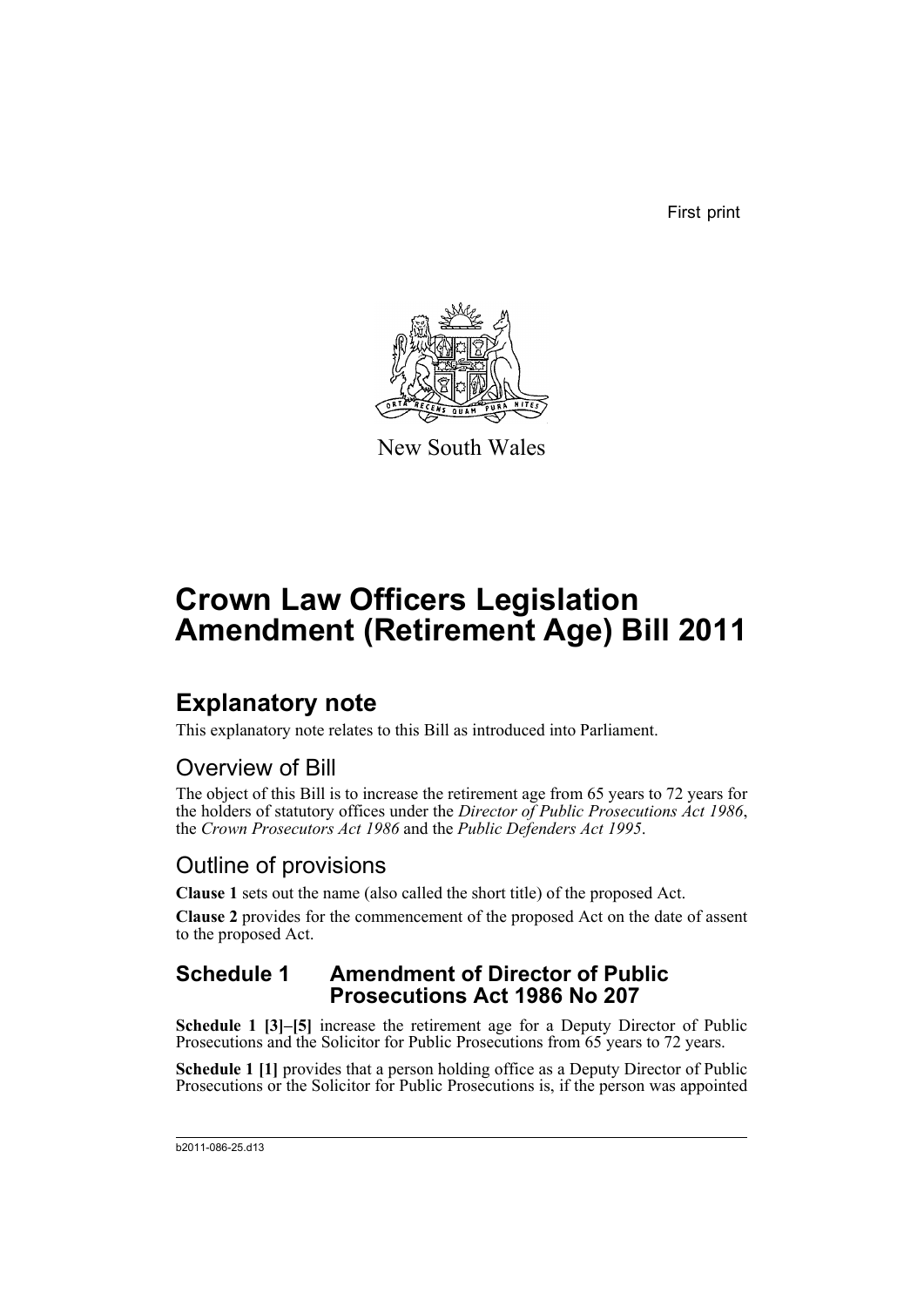Explanatory note

for a term of less than 7 years, taken to have been appointed for a term of 7 years. Prior to this amendment a person could be appointed for a term of less than 7 years if that shorter term was necessary to ensure that the person's term of office extended to (but not beyond) the date on which the person reaches the age of 65 years.

**Schedule 1 [2]** enables regulations to be made containing provisions of a savings or transitional nature as a consequence of the enactment of the proposed Act.

## **Schedule 2 Amendment of Crown Prosecutors Act 1986 No 208**

**Schedule 2 [1]** increases the retirement age for a Crown Prosecutor (whether or not as a Senior Crown Prosecutor or Deputy Senior Crown Prosecutor) from 65 years to 72 years.

**Schedule 2 [2]** enables regulations to be made containing provisions of a savings or transitional nature as a consequence of the enactment of the proposed Act.

**Schedule 2 [3]** provides that a person holding office as a Crown Prosecutor (whether or not as a Senior Crown Prosecutor or Deputy Senior Crown Prosecutor) is, if the person was appointed for a term of less than 7 years, taken to have been appointed for a term of  $\tilde{7}$  years. Prior to this amendment a person could be appointed for a term of less than 7 years if that shorter term was necessary to ensure that the person's term of office extended to (but not beyond) the date on which the person reaches the age of 65 years.

## **Schedule 3 Amendment of Public Defenders Act 1995 No 28**

**Schedule 3 [1]** increases the retirement age for a Public Defender, Senior Public Defender or Deputy Senior Public Defender from 65 years to 72 years.

**Schedule 3 [2]** enables regulations to be made containing provisions of a savings or transitional nature as a consequence of the enactment of the proposed Act.

**Schedule 3 [3]** provides that a person holding office as a Public Defender, Senior Public Defender or Deputy Senior Public Defender is, if the person was appointed for a term of less than  $\overline{7}$  years, taken to have been appointed for a term of  $\overline{7}$  years. Prior to this amendment a person could be appointed for a term of less than 7 years if that shorter term was necessary to ensure that the person's term of office extended to (but not beyond) the date on which the person reaches the age of 65 years.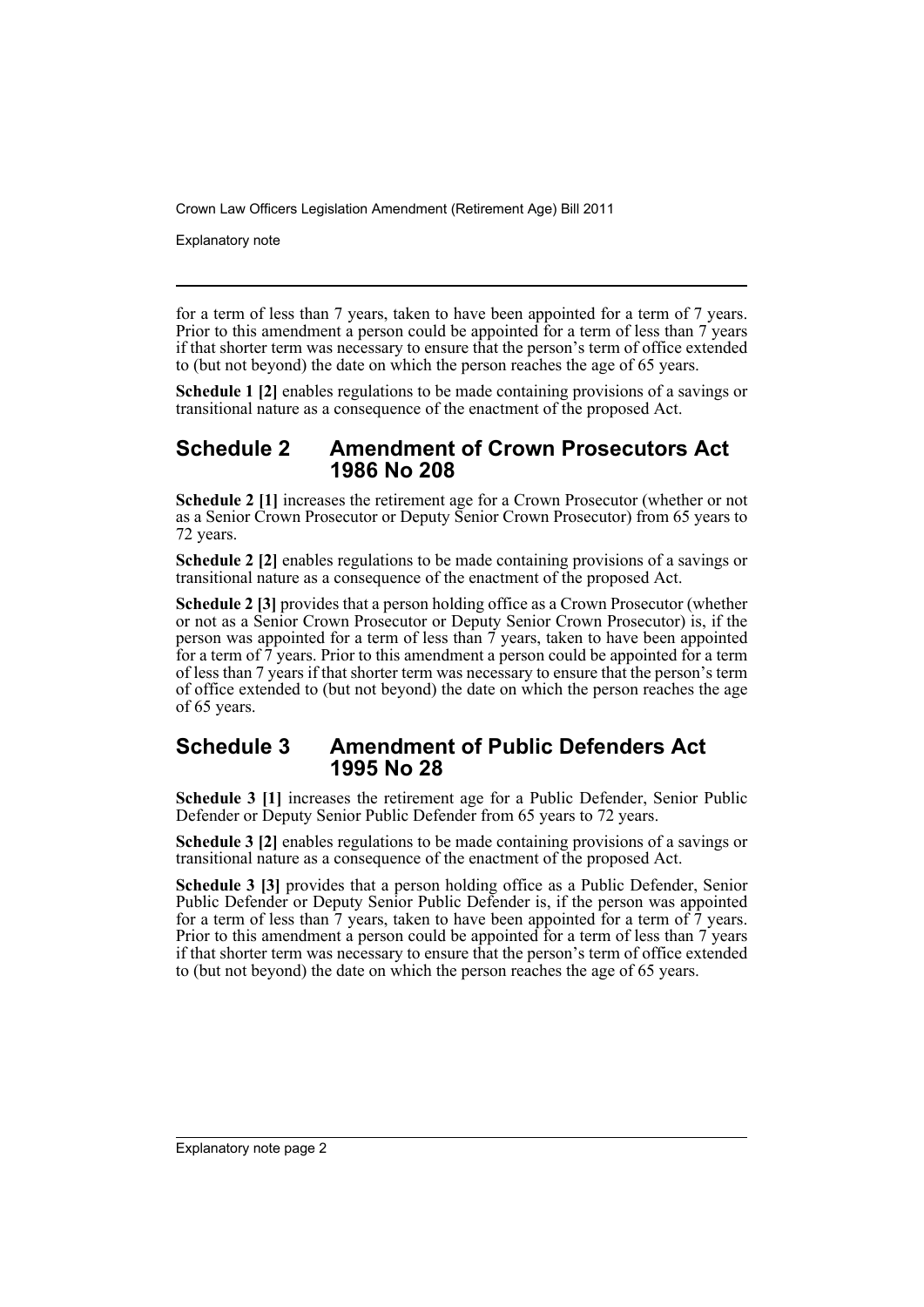First print



New South Wales

# **Crown Law Officers Legislation Amendment (Retirement Age) Bill 2011**

## **Contents**

|            |                                                       | Paqe |
|------------|-------------------------------------------------------|------|
|            | Name of Act                                           |      |
| 2          | Commencement                                          | 2.   |
| Schedule 1 | Amendment of Director of Public Prosecutions Act 1986 |      |
|            | No 207                                                | 3    |
| Schedule 2 | Amendment of Crown Prosecutors Act 1986 No 208        | 5    |
| Schedule 3 | Amendment of Public Defenders Act 1995 No 28          | ิค   |
|            |                                                       |      |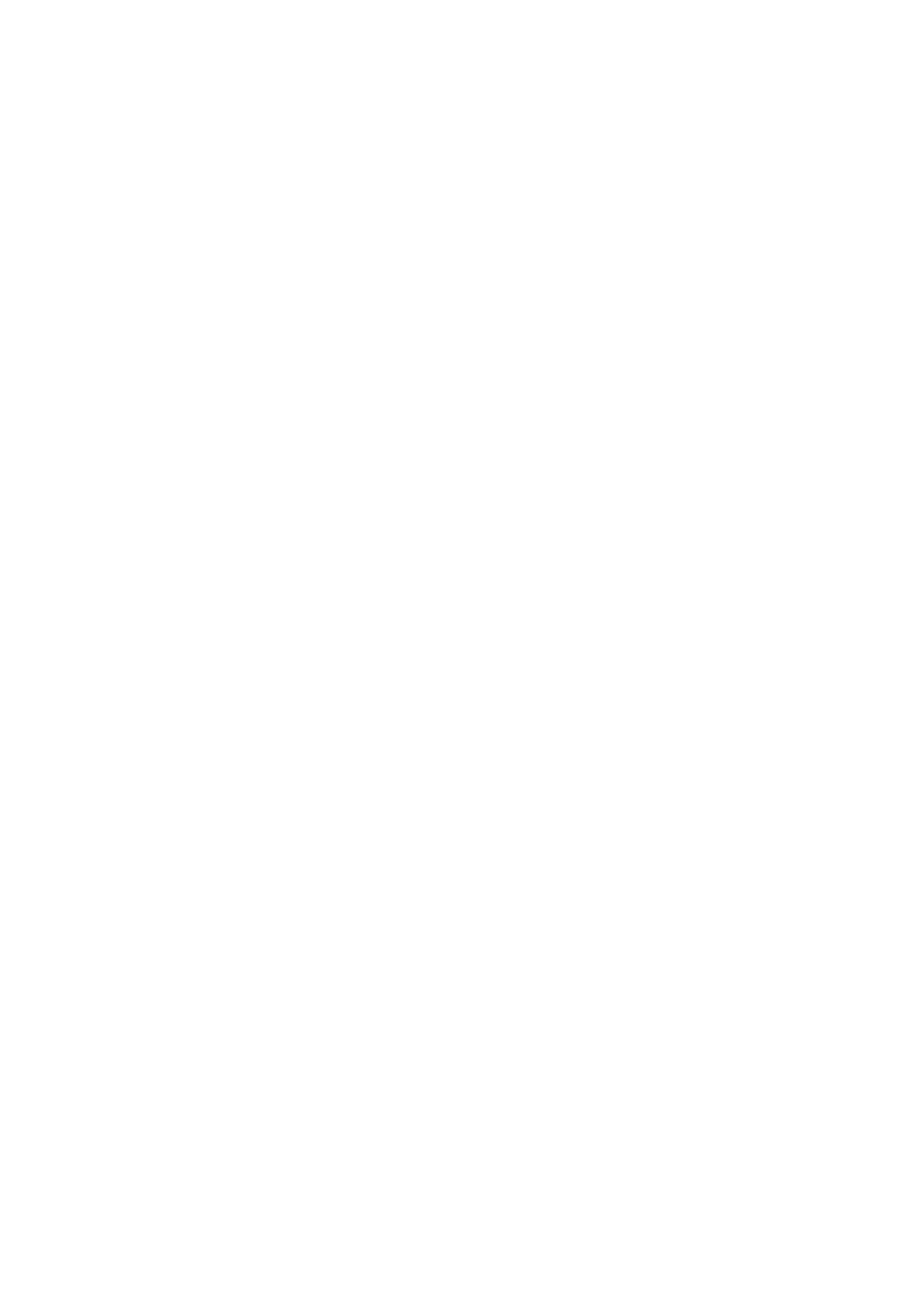

New South Wales

# **Crown Law Officers Legislation Amendment (Retirement Age) Bill 2011**

No , 2011

## **A Bill for**

An Act to amend the *Director of Public Prosecutions Act 1986*, the *Crown Prosecutors Act 1986* and the *Public Defenders Act 1995* to increase the retirement age for the holders of certain statutory offices.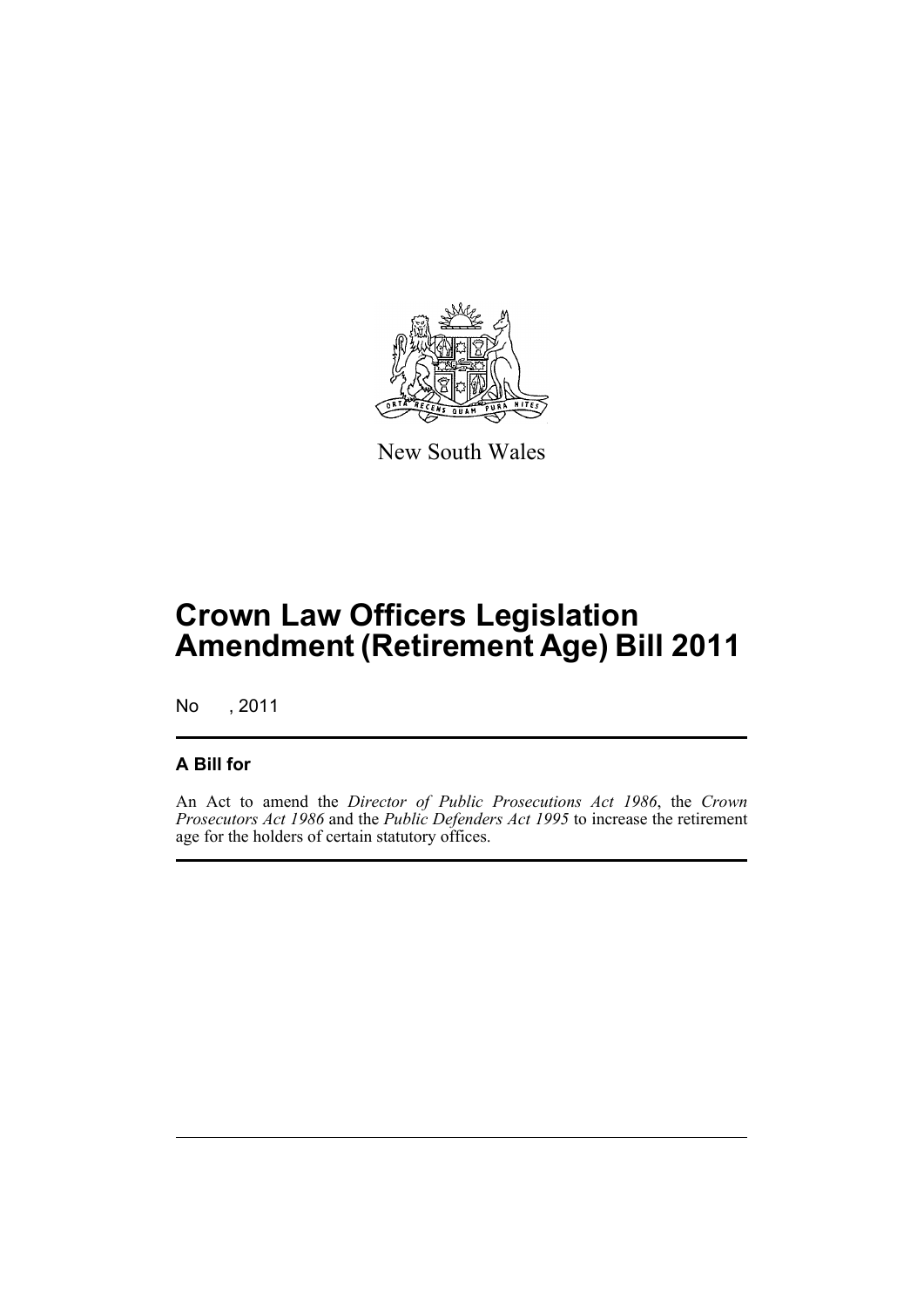<span id="page-5-1"></span><span id="page-5-0"></span>

| The Legislature of New South Wales enacts: |                                                                                        | 1             |
|--------------------------------------------|----------------------------------------------------------------------------------------|---------------|
|                                            | Name of Act                                                                            | $\mathcal{P}$ |
|                                            | This Act is the Crown Law Officers Legislation Amendment<br>(Retirement Age) Act 2011. | 3<br>4        |
|                                            | Commencement                                                                           | 5             |
|                                            | This Act commences on the date of assent to this Act.                                  |               |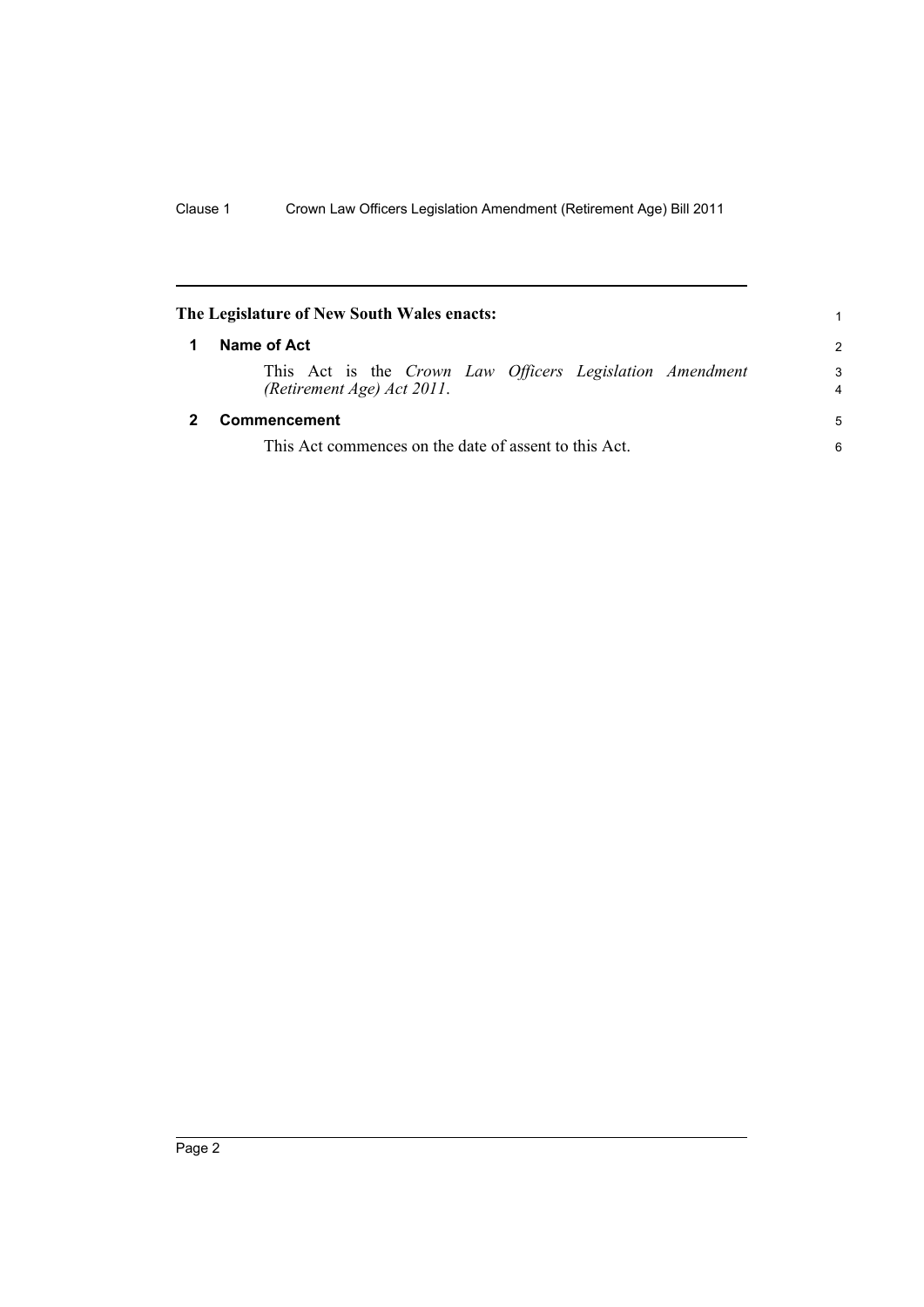Amendment of Director of Public Prosecutions Act 1986 No 207 Schedule 1

**[1] Section 36 Savings and transitional provisions**

### <span id="page-6-0"></span>**Schedule 1 Amendment of Director of Public Prosecutions Act 1986 No 207**

3 4 5

34 35

1  $\mathfrak{p}$ 

#### (6) A person who holds office as a Deputy Director or the Solicitor immediately before the commencement of the *Crown Law Officers Legislation Amendment (Retirement Age) Act 2011* and who was appointed for a specified term of office shorter than 7 years is taken to have been appointed for a term of 7 years.

- (7) Subsection (6) does not apply to the term of office of a person appointed to act as a Deputy Director or the Solicitor.
- (8) The amendments made to this Act by the *Crown Law Officers Legislation Amendment (Retirement Age) Act 2011* do not affect any right preserved by this section to hold office beyond a retiring age provided by this Act.

#### **[2] Section 37 Regulations**

Insert after section 37 (2):

Insert after section 36 (5):

(3) The regulations may contain provisions of a savings or transitional nature consequent on the enactment of the following Acts:

*Crown Law Officers Legislation Amendment (Retirement Age) Act 2011*

- (4) Any such provision may, if the regulations so provide, take effect from the date of assent to the Act concerned or a later date.
- (5) To the extent to which any such provision takes effect from a date that is earlier than the date of its publication on the NSW legislation website, the provision does not operate so as:
	- (a) to affect, in a manner prejudicial to any person (other than the State or an authority of the State), the rights of that person existing before the date of its publication, or
	- (b) to impose liabilities on any person (other than the State or an authority of the State) in respect of anything done or omitted to be done before the date of its publication.

#### **[3] Schedule 1 Provisions relating to Senior Officers**

Omit "65 years" from clause 2A (2). Insert instead "72 years".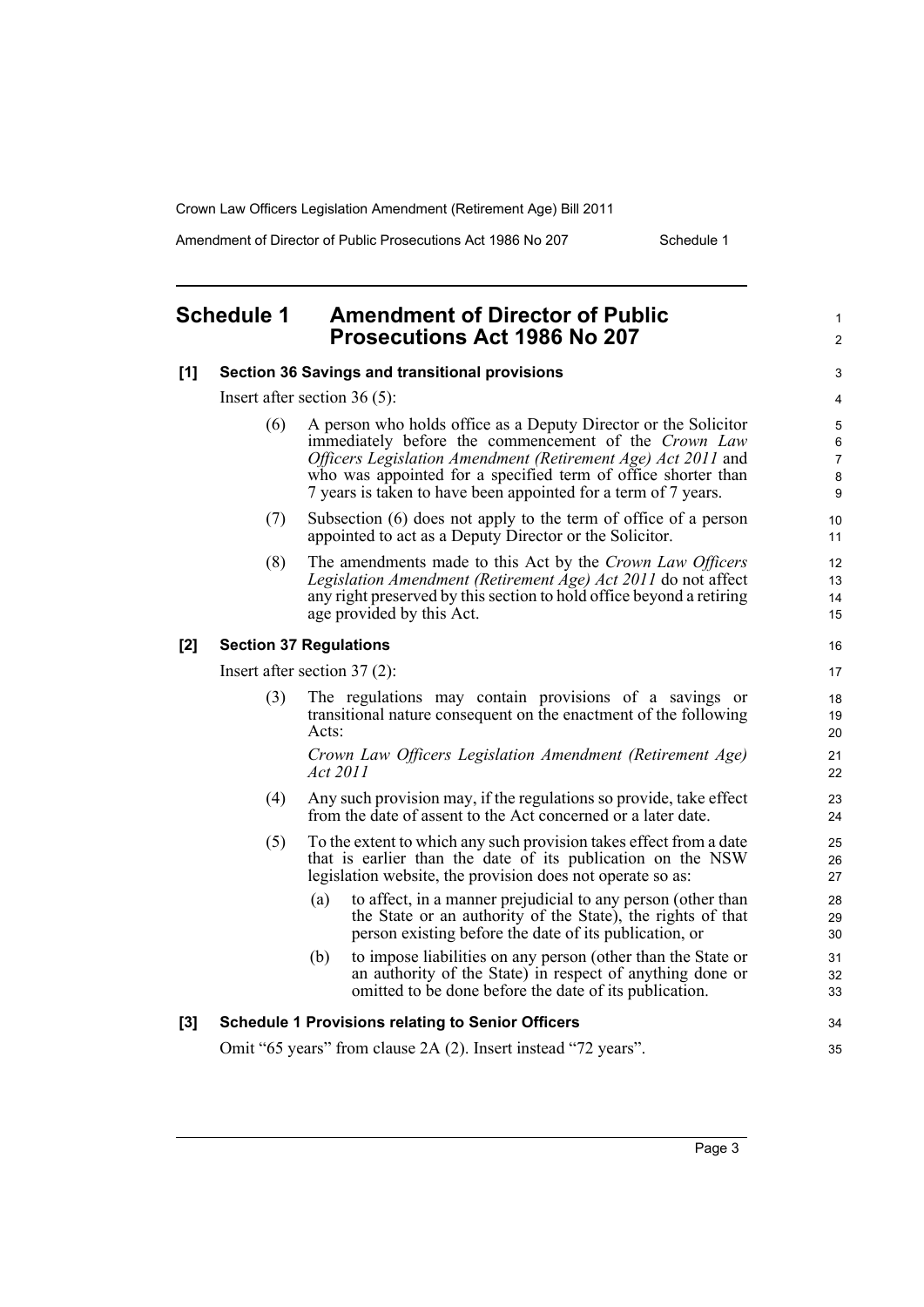Schedule 1 Amendment of Director of Public Prosecutions Act 1986 No 207

| [4] | Schedule 1                                                                                                                      |  |
|-----|---------------------------------------------------------------------------------------------------------------------------------|--|
|     | Omit "(in the case of the Director) or 65 years (in the case of a Deputy Director<br>or the Solicitor)" from clause $4(1)(c)$ . |  |
|     | Schedule 1                                                                                                                      |  |
| [5] |                                                                                                                                 |  |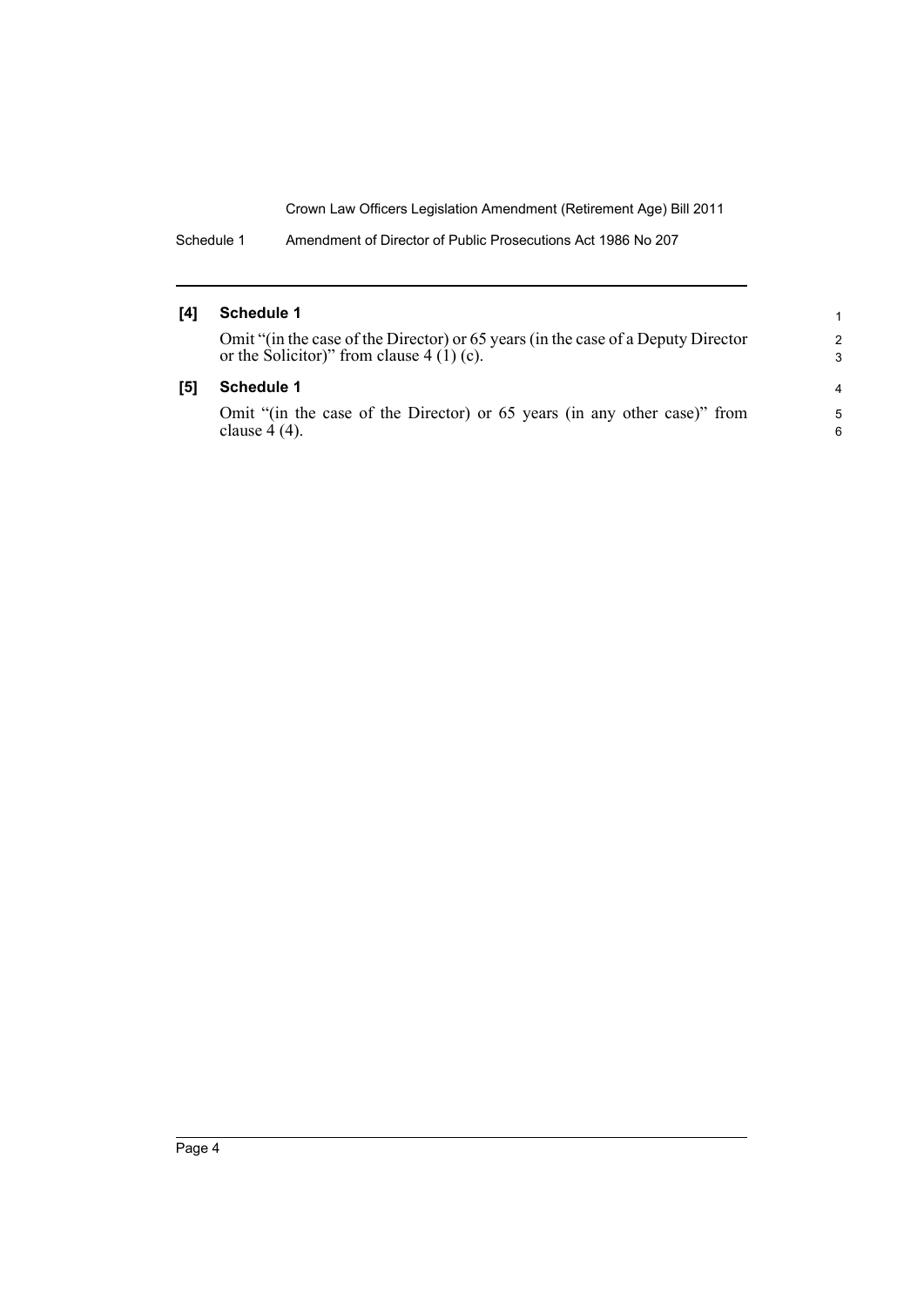Amendment of Crown Prosecutors Act 1986 No 208 Schedule 2

<span id="page-8-0"></span>

|       | <b>Schedule 2</b>                                     | <b>Amendment of Crown Prosecutors Act</b><br>1986 No 208                                                                                                                                                                                                                                                                                                                 | $\mathbf{1}$<br>2                |
|-------|-------------------------------------------------------|--------------------------------------------------------------------------------------------------------------------------------------------------------------------------------------------------------------------------------------------------------------------------------------------------------------------------------------------------------------------------|----------------------------------|
| [1]   |                                                       | Sections 4 (2A), 4A (3), 4B (3) and 9 (1) (c) and (5)                                                                                                                                                                                                                                                                                                                    | 3                                |
|       |                                                       | Omit "65 years" wherever occurring. Insert instead "72 years".                                                                                                                                                                                                                                                                                                           | $\overline{4}$                   |
| $[2]$ | <b>Schedule 2 Savings and transitional provisions</b> |                                                                                                                                                                                                                                                                                                                                                                          | 5                                |
|       |                                                       | Insert at the end of clause $1(1)$ :                                                                                                                                                                                                                                                                                                                                     | 6                                |
|       |                                                       | Crown Law Officers Legislation Amendment (Retirement Age)<br>Act 2011                                                                                                                                                                                                                                                                                                    | $\overline{7}$<br>8              |
| [3]   | <b>Schedule 2</b>                                     |                                                                                                                                                                                                                                                                                                                                                                          | 9                                |
|       | Insert after clause 6:                                |                                                                                                                                                                                                                                                                                                                                                                          | 10                               |
|       | Part 3                                                | Provisions consequent on enactment of<br><b>Crown Law Officers Legislation</b><br><b>Amendment (Retirement Age) Act 2011</b>                                                                                                                                                                                                                                             | 11<br>12<br>13                   |
|       | $\overline{7}$                                        | <b>Application of amendments</b>                                                                                                                                                                                                                                                                                                                                         | 14                               |
|       | (1)                                                   | A person who holds office as a Crown Prosecutor, Senior Crown<br>Prosecutor or Deputy Senior Crown Prosecutor immediately<br>before the commencement of the Crown Law Officers<br>Legislation Amendment (Retirement Age) Act 2011 and who was<br>appointed for a specified term of office shorter than 7 years is<br>taken to have been appointed for a term of 7 years. | 15<br>16<br>17<br>18<br>19<br>20 |
|       | (2)                                                   | Subclause (1) does not apply to the term of office of a person<br>appointed to act in any such office.                                                                                                                                                                                                                                                                   | 21<br>22                         |
|       | (3)                                                   | The amendments made to this Act by the Crown Law Officers<br>Legislation Amendment (Retirement Age) Act 2011 (or by the<br>Courts and Crimes Legislation Further Amendment Act 2008) do<br>not affect (and are taken never to have affected) any right<br>preserved by this Schedule to hold office beyond a retiring age<br>provided by this Act.                       | 23<br>24<br>25<br>26<br>27<br>28 |